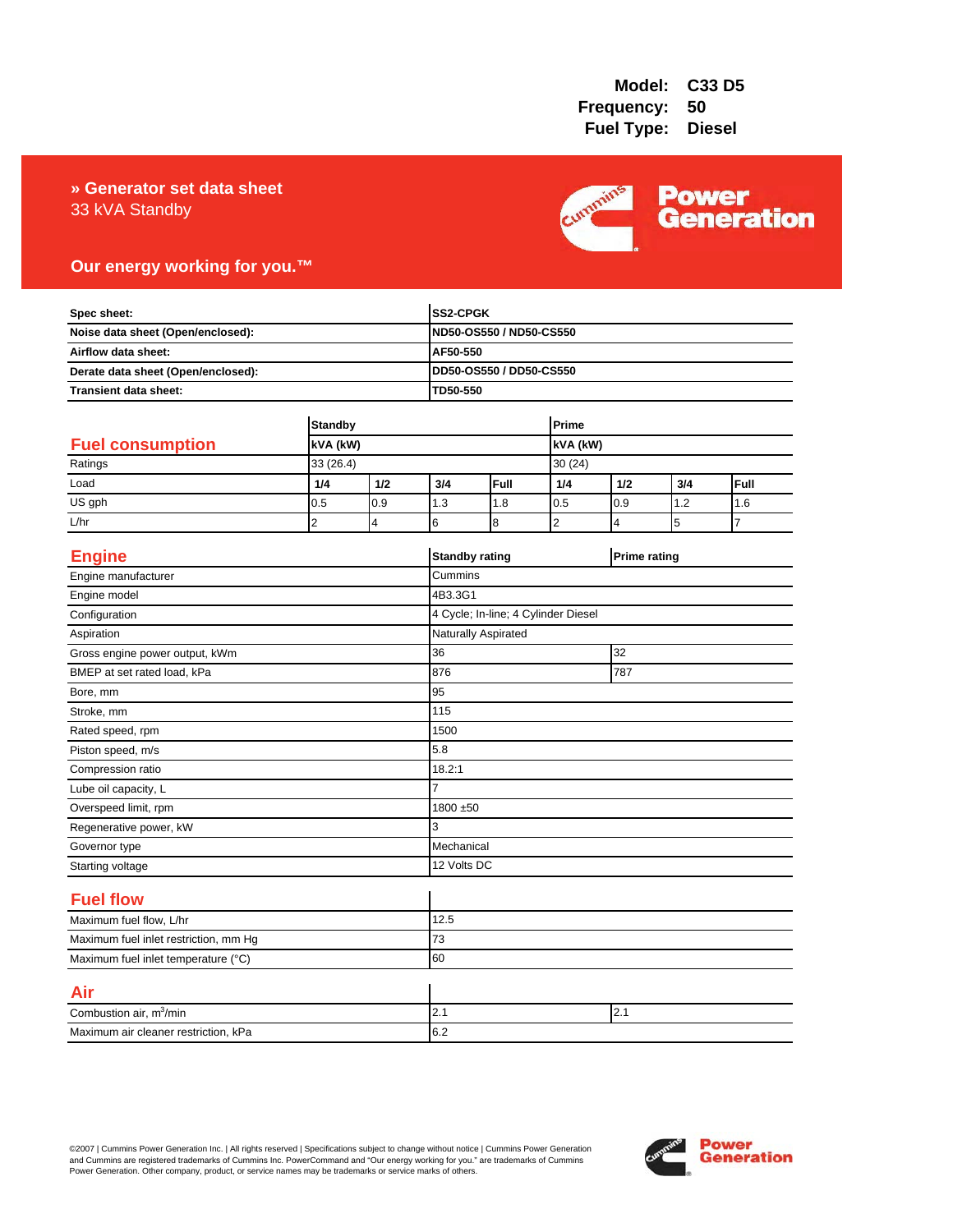| Exhaust                                   | <b>Standby rating</b> | <b>Prime rating</b> |
|-------------------------------------------|-----------------------|---------------------|
| Exhaust gas flow at set rated load, m/min | 5.7                   | I5.4                |
| Exhaust gas temperature, C                | 498                   | 448                 |
| Maximum exhaust back pressure, kPa        | 10.2                  |                     |

 $\overline{\phantom{a}}$ 

### **Standard set-mounted radiator cooling**

| Ambient design, C                                 | 50           |  |  |
|---------------------------------------------------|--------------|--|--|
| Fan load, KW <sub>m</sub>                         | 10.7         |  |  |
| Coolant capacity (with radiator), L               | 9.1          |  |  |
| Cooling system air flow, m3/min @ 12.7mmH2O       | 0.92         |  |  |
| Total heat rejection, BTU/min                     | 1230<br>1180 |  |  |
| Maximum cooling air flow static restriction mmH2O | 12.7         |  |  |

# **Open set derating factors kVA (kW)**

Note: Standard open genset options running at 400V, 150m above sea level. For enclosed product derates, please refer to datasheet - DD50- CS550.

|                | $27^{\circ}$ C | $40^{\circ}$ C | 45°C        | l50°C           | $55^{\circ}$ C |
|----------------|----------------|----------------|-------------|-----------------|----------------|
| <b>Standby</b> | 33(26.4)       | 32.5(26)       | 31.5(25.2)  | 29.9(23.9)      | 29 (23.2)      |
| Prime          | 30(24)         | 29.5 (23.6)    | 28.6 (22.9) | 27.1(21.7)      | 26.4(21.1)     |
| Weights*       |                |                | Open        | <b>Enclosed</b> |                |

| <b>weights</b>      | <b>Open</b> | <b>Enclosed</b> |
|---------------------|-------------|-----------------|
| Unit dry weight kgs | 580         | 904             |
| Unit wet weight kgs | 645         | 969             |

\* Weights represent a set with standard features. See outline drawing for weights of other configurations

| <b>Dimensions</b>                | Lenath | <b>Width</b> | <b>Height</b> |
|----------------------------------|--------|--------------|---------------|
| Standard open set dimensions     | 1753   | 930          | 1256          |
| Enclosed set standard dimensions | 2244   | 969          | 1575          |

### **Genset outline**

### **Open set**



#### **Enclosed set**



Outlines are for illustrative purposes only. Please refer to the genset outline drawing for an exact representation of this model.

©2007 | Cummins Power Generation Inc. | All rights reserved | Specifications subject to change without notice | Cummins Power Generation and Cummins are registered trademarks of Cummins Inc. PowerCommand and "Our energy working for you." are trademarks of Cummins<br>Power Generation. Other company, product, or service names may be trademarks or service marks o